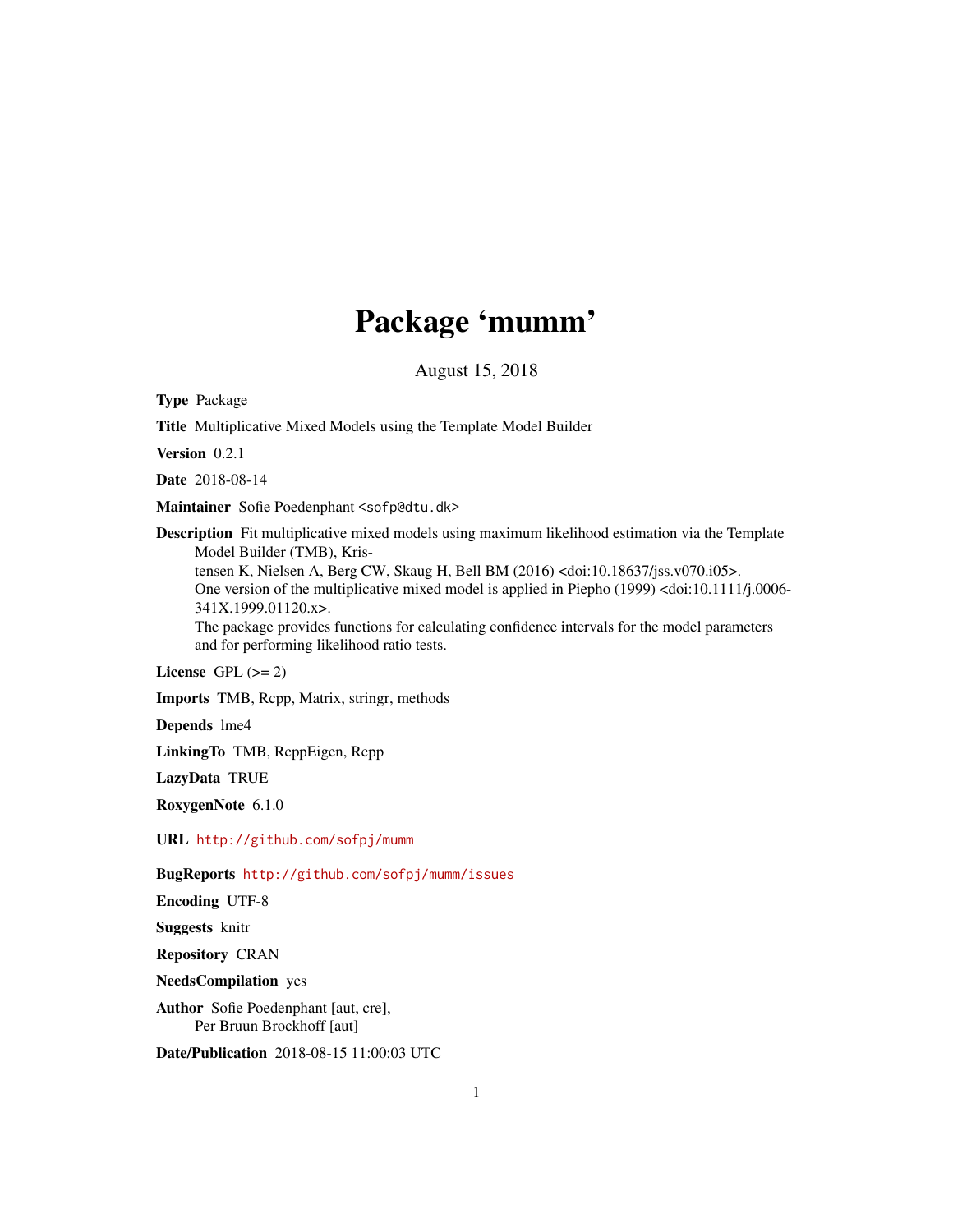### <span id="page-1-0"></span>R topics documented:

```
confint.mumm . . . . . . . . . . . . . . . . . . . . . . . . . . . . . . . . . . . . . . . . 2
       lrt . . . . . . . . . . . . . . . . . . . . . . . . . . . . . . . . . . . . . . . . . . . . . . 3
       mumm . . . . . . . . . . . . . . . . . . . . . . . . . . . . . . . . . . . . . . . . . . . . 4
       ranef.mumm . . . . . . . . . . . . . . . . . . . . . . . . . . . . . . . . . . . . . . . . . 6
Index8 8
```
confint.mumm *Confidence Intervals for Model Parameters*

#### Description

Computes confidence intervals for the fixed effect parameters and the variance components for an object of class mumm.

#### Usage

```
## S3 method for class 'mumm'
confint(object, parm = "all", level = 0.95, ...)
```
#### Arguments

| parm<br>for all of the fixed effect parameters and all of the variance components.<br>level<br>the confidence level.<br>Currently not used.<br>. | object | an object of class mumm.                                                                                                                                            |
|--------------------------------------------------------------------------------------------------------------------------------------------------|--------|---------------------------------------------------------------------------------------------------------------------------------------------------------------------|
|                                                                                                                                                  |        | a vector of parameter names or a matrix, where the rows specify linear combina-<br>tions of the model parameters. If missing, confidence intervals will be computed |
|                                                                                                                                                  |        |                                                                                                                                                                     |
|                                                                                                                                                  |        |                                                                                                                                                                     |

#### Details

The confidence intervals are computed by the profile likelihood method.

#### Value

A matrix with the first column showing the lower confidence limit and the second column showing the upper limit for each parameter or linear combination of parameters.

#### Examples

```
set.seed(100)
sigma_e <-1.5sigma_a <-0.8sigma_b < -0.5sigma_d <- 0.7
nu <- c(8.2, 6.2, 2.3, 10.4, 7.5, 1.9)
```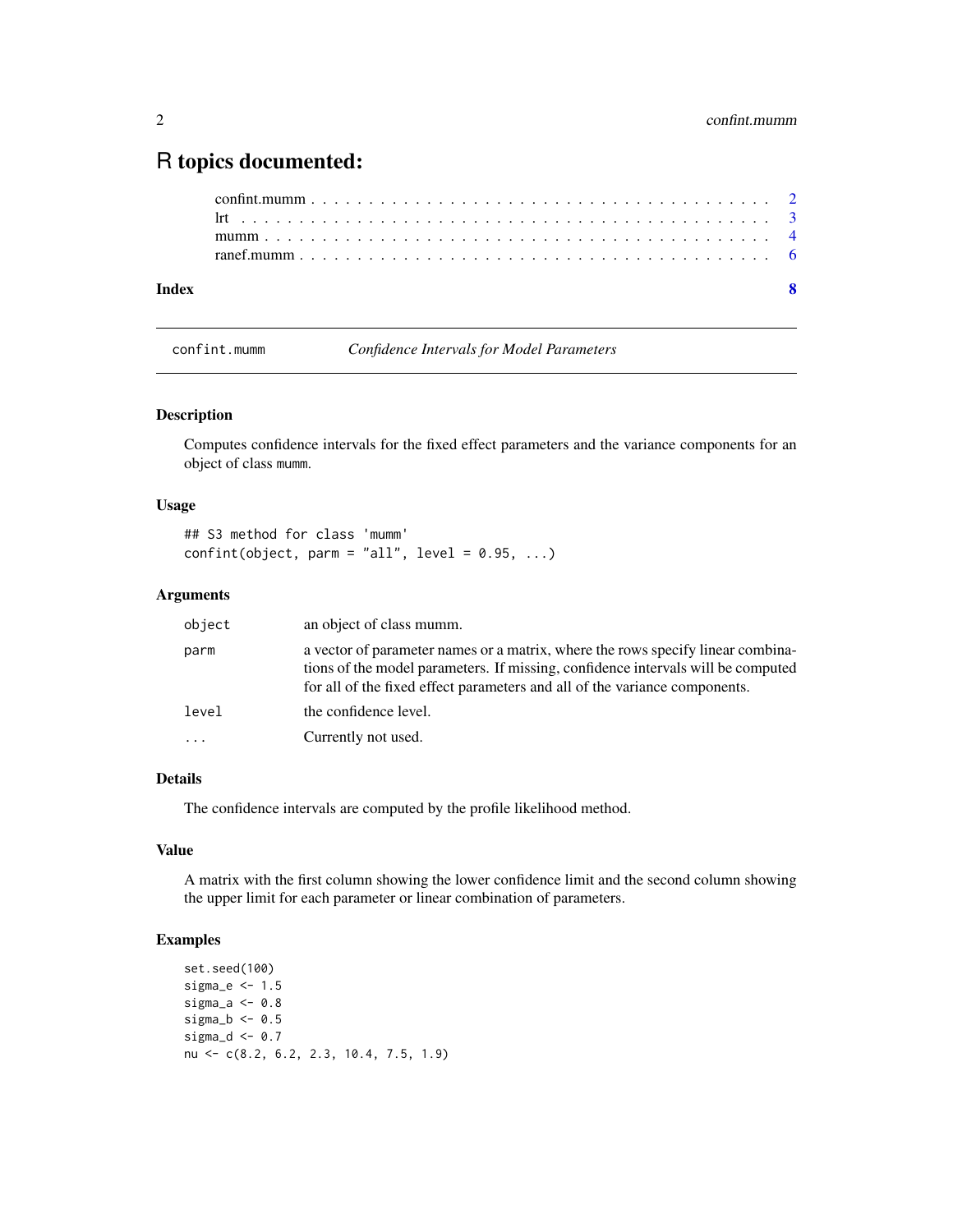```
nA < - 15nP < -6nR < -5a \leq -\text{norm}(nA, \text{mean} = 0, \text{sd} = \text{sigma}_a)b \le - rnorm(nA, mean = 0, sd = sigma_b)
d \leq -\text{norm}(nA * nP, \text{ mean } = 0, \text{ sd } = \text{sigma_d})e \le - rnorm(nA*nP*nR, mean = 0, sd = sigma_e)
Assessor <- factor(rep(seq(1,nA),each = (nP*nR)))
Product \leq factor(rep(rep(seq(1,nP),each = nR), nA))
AssessorProduct <- (Assessor:Product)
y <- nu[Product] + a[Assessor] + b[Assessor]*(nu[Product]-mean(nu)) + d[AssessorProduct] + e
sim_data <- data.frame(y, Assessor, Product)
fit <- mumm(y ~ 1 + Product + (1|Assessor) + (1|Assessor:Product) +
              mp(Assessor,Product) ,data = sim_data)
confint(fit, parm = c('Product3', 'mp Assessor:Product'), level = 0.90)
```
lrt *Likelihood Ratio Test*

#### Description

A function to perform a likelihood ratio test for testing two nested models against each other.

#### Usage

lrt(fit1, fit2)

#### Arguments

| fit1 | a fitted model object of class mumm.               |
|------|----------------------------------------------------|
| fit2 | a fitted model object of class mumm, Im or merMod. |

#### Details

Performs the likelihood ratio test for testing two nested models against each other. The model in fit2 should be nested within the model in fit1.

#### Value

A matrix with the likelihood ratio test statistic and the corresponding p-value.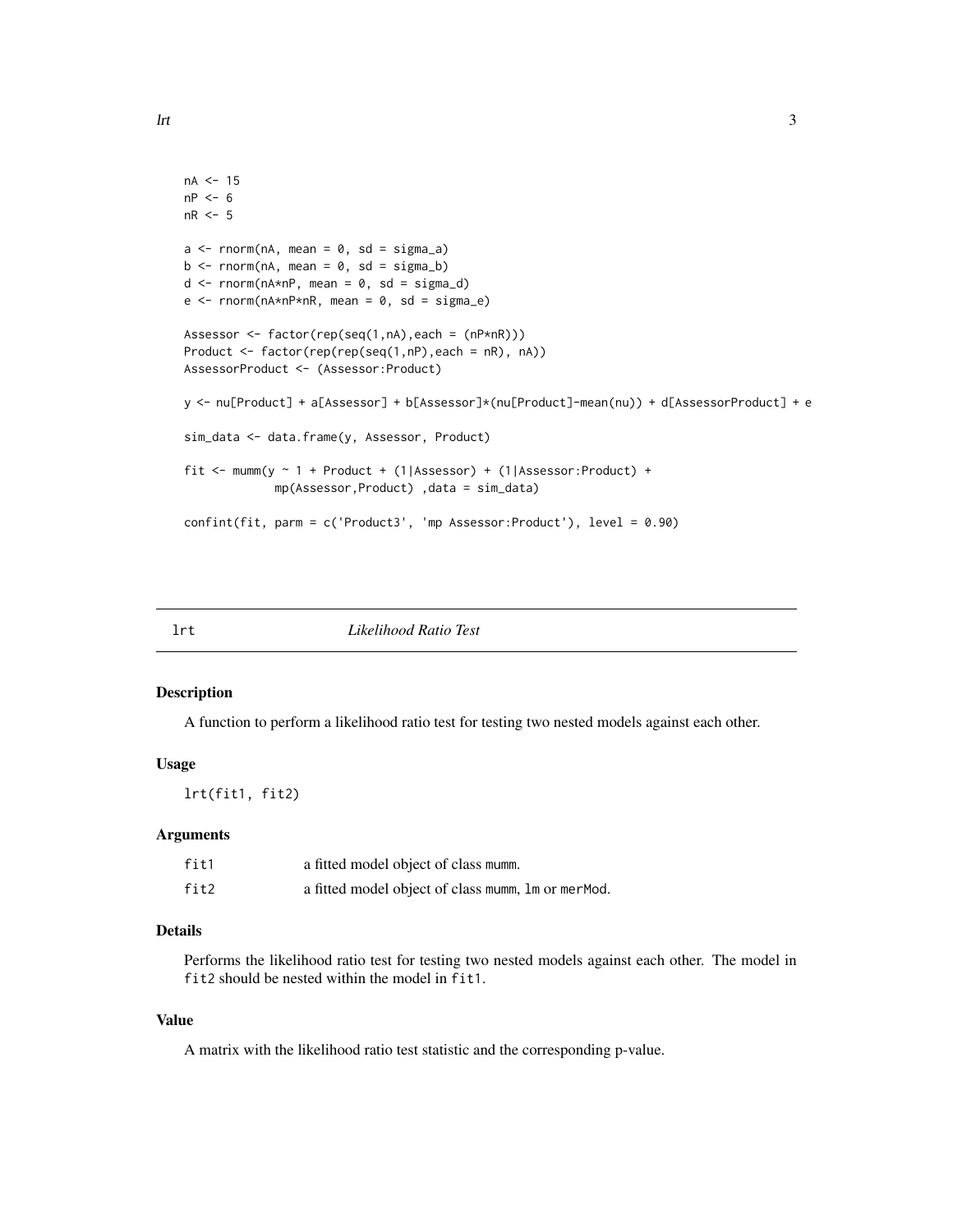#### Examples

```
set.seed(100)
sigma_e <-1.5sigma_a <- 0.8
sigma_b \le -0.5sigma_d <- 0.7
nu <- c(8.2, 6.2, 2.3, 10.4, 7.5, 1.9)
nA < -15nP \leq 6nR < -5a \leq -rnorm(nA, mean = 0, sd = sigma_a)b \leq rnorm(nA, mean = 0, sd = sigma_b)
d \leq -\text{norm}(nA \times nP, \text{ mean } = 0, \text{ sd } = \text{sigma_d})e \le - rnorm(nA*nP*nR, mean = 0, sd = sigma_e)
Assessor \leq factor(rep(seq(1,nA), each = (nP*nR)))
Product <- factor(rep(rep(seq(1,nP),each = nR), nA))
AssessorProduct <- (Assessor:Product)
y <- nu[Product] + a[Assessor] + b[Assessor]*(nu[Product]-mean(nu)) + d[AssessorProduct] + e
sim_data <- data.frame(y, Assessor, Product)
fit <- mumm(y ~ 1 + Product + (1|Assessor) + (1|Assessor:Product) +
              mp(Assessor,Product) ,data = sim_data)
fit2 <- mumm(y \sim 1 + Product + (1|Assessor) + mp(Assessor, Product), data = sim_data)
lrt(fit,fit2)
```
mumm *Fit Multiplicative Mixed Models with TMB*

#### Description

Fit a multiplicative mixed-effects model to data with use of the Template Model Builder.

#### Usage

```
mumm(formula, data, cor = TRUE, start = c(), control = list())
```
#### Arguments

formula a two-sided formula object describing the linear fixed-effects and random-effects part together with the multiplicative part. The response is on the left of a  $\sim$ operator and the terms which are separated by + operators are on the right. The random-effect terms are recognized by vertical bars "|", separating an expression

<span id="page-3-0"></span>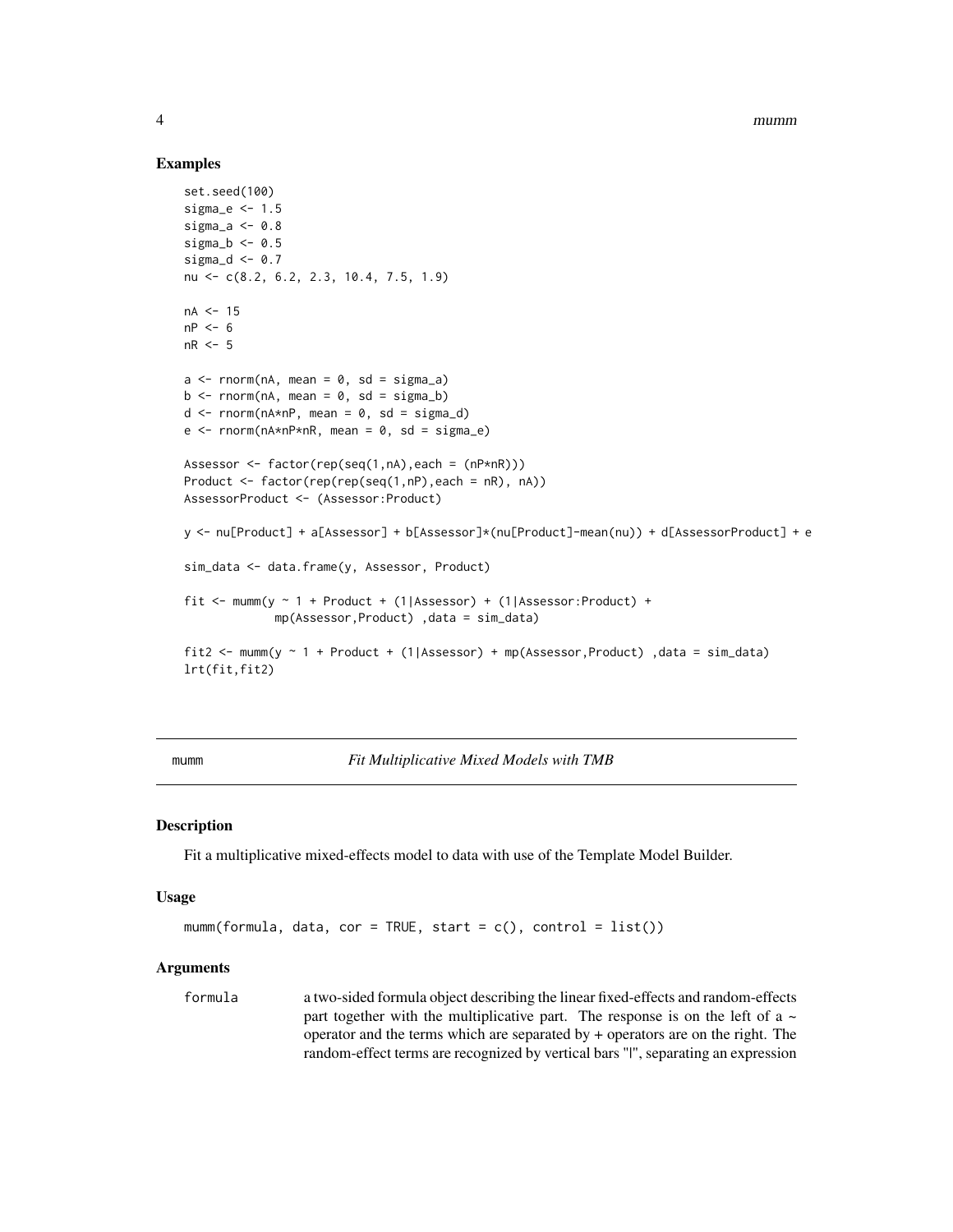#### $m$ umm 5

|         | for a model matrix and a grouping factor. The syntax for the multiplicative term<br>is 'mp("random effect","fixed effect")'.            |
|---------|-----------------------------------------------------------------------------------------------------------------------------------------|
| data    | a data frame containing the variables in the formula.                                                                                   |
| cor     | logical. If FALSE the random effect in the multiplicative term is assumed to be<br>independent of the corresponding random main effect. |
| start   | a numeric vector of starting values for the parameters in the model.                                                                    |
| control | a list of control parameters passed on to the nlminb function used for the opti-<br>mization.                                           |

#### Details

Fit a multiplicative mixed model via maximum likelihood with use of the Template Model Builder. A multiplicative mixed model is here considered as a model with a linear mixed model part and one multiplicative term. A multiplicative term is here defined as a product of a random effect and a fixed effect, i.e. a term that models a part of the interaction as a random coefficient model based on linear regression on a fixed main effect.

#### Value

An object of class mumm.

#### Examples

```
set.seed(100)
sigma_e <-1.5sigma_a <- 0.8
sigma_b \le -0.5sigma_d <- 0.7
nu <- c(8.2, 6.2, 2.3, 10.4, 7.5, 1.9)
nA < -15nP \leq 6nR < -5a \leq -rnorm(nA, mean = 0, sd = sigma_a)b \le - rnorm(nA, mean = 0, sd = sigma_b)
d \leq -\text{norm}(nA * nP, \text{ mean } = 0, \text{ sd } = \text{sigma_d})e \le - rnorm(nA*nP*nR, mean = 0, sd = sigma_e)
Assessor <- factor(rep(seq(1,nA),each = (nP*nR)))
Product \leq factor(rep(rep(seq(1,nP),each = nR), nA))
AssessorProduct <- (Assessor:Product)
y <- nu[Product] + a[Assessor] + b[Assessor]*(nu[Product]-mean(nu)) + d[AssessorProduct] + e
sim_data <- data.frame(y, Assessor, Product)
fit <- mumm(y ~ 1 + Product + (1|Assessor) + (1|Assessor:Product) +
             mp(Assessor,Product) ,data = sim_data)
```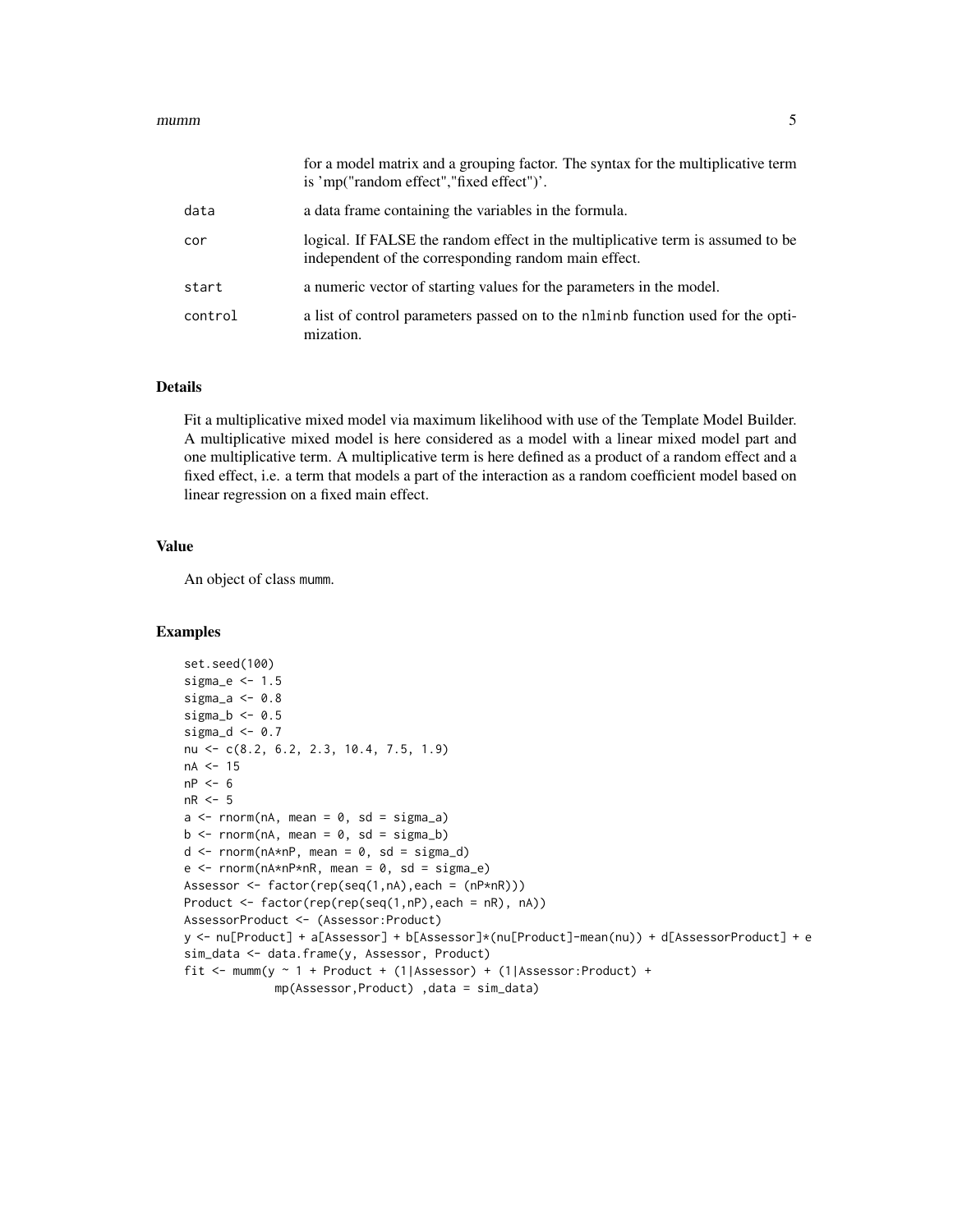<span id="page-5-0"></span>

#### Description

A function to extract the estimated random effects from a model object of class mumm.

#### Usage

```
## S3 method for class 'mumm'
ranef(object, ...)
```
#### **Arguments**

| object   | an object of class "mumm" |
|----------|---------------------------|
| $\cdots$ | Currently not used        |

#### Value

A named list with the estimated random effects, where each element in the list is a numeric vector consisting of the estimated random effect coefficients for a random factor in the model.

#### Examples

```
set.seed(100)
sigma_e <-1.5sigma_a <- 0.8
sigma_b \le -0.5sigma_d <- 0.7
nu <- c(8.2, 6.2, 2.3, 10.4, 7.5, 1.9)
nA <- 15
nP < -6nR <- 5
a \leq -\text{norm}(nA, \text{mean} = 0, \text{sd} = \text{sigma}_a)b \le - rnorm(nA, mean = 0, sd = sigma_b)
d \leq -\text{norm}(nA * nP, \text{ mean } = 0, \text{ sd } = \text{sigma_d})e \le - rnorm(nA*nP*nR, mean = 0, sd = sigma_e)
Assessor <- factor(rep(seq(1,nA),each = (nP*nR)))
Product \leq factor(rep(rep(seq(1,nP),each = nR), nA))
AssessorProduct <- (Assessor:Product)
y <- nu[Product] + a[Assessor] + b[Assessor]*(nu[Product]-mean(nu)) + d[AssessorProduct] + e
sim_data <- data.frame(y, Assessor, Product)
fit <- mumm(y ~ 1 + Product + (1|Assessor) + (1|Assessor:Product) +
```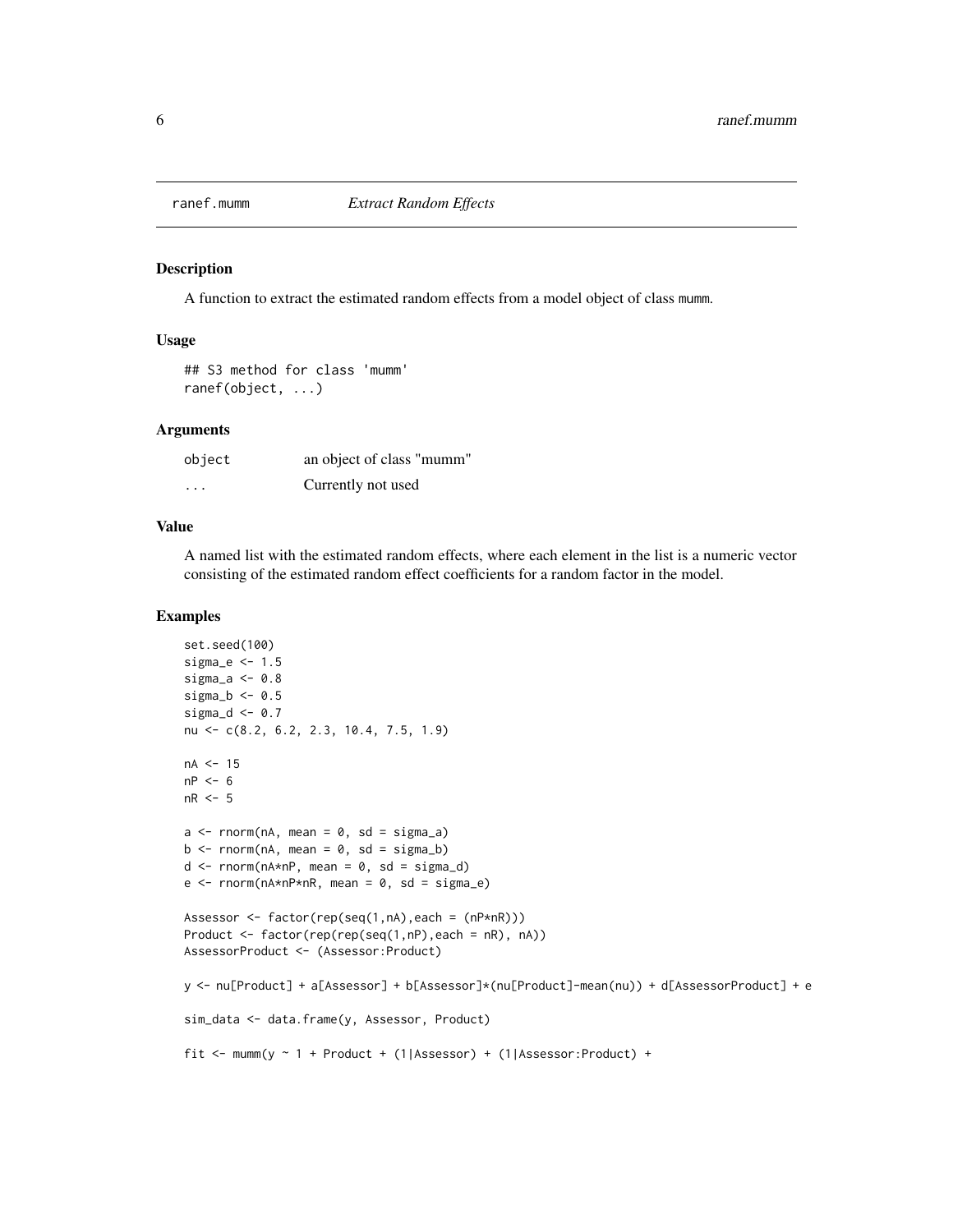#### ranef.mumm 7

mp(Assessor,Product) ,data = sim\_data)

ranef(fit)